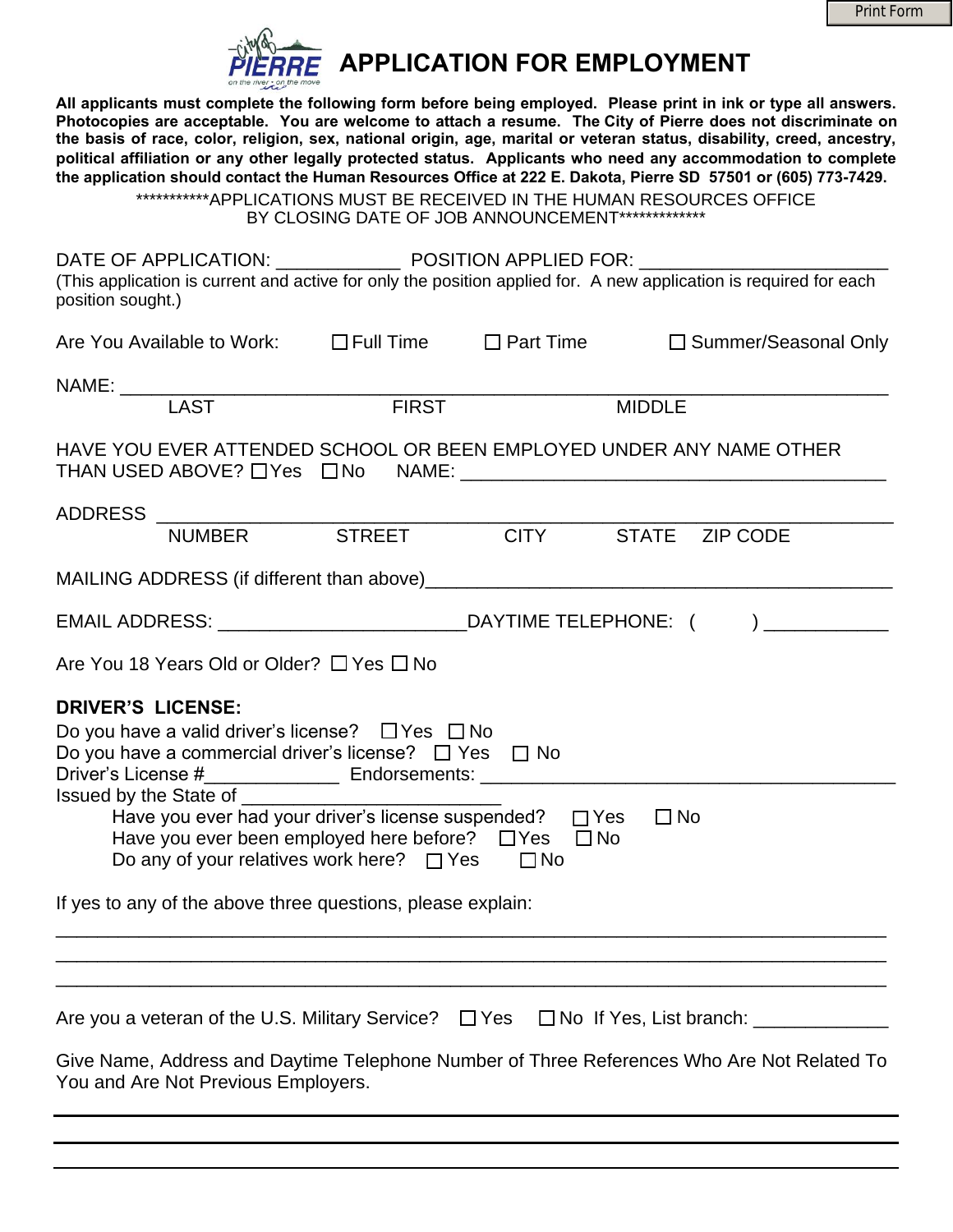| Can you travel if the job requires it? $\Box$ Yes $\Box$ No                                                                     |                                                                                                                                                                                                           |
|---------------------------------------------------------------------------------------------------------------------------------|-----------------------------------------------------------------------------------------------------------------------------------------------------------------------------------------------------------|
| Are you employed now? $\Box$ Yes $\Box$ No.<br>On what date would you be available to begin work? _____________________________ |                                                                                                                                                                                                           |
| May we contact your present employer(s)? $\Box$ Yes                                                                             | $\square$ No                                                                                                                                                                                              |
| <b>EMPLOYMENT EXPERIENCE:</b><br>additional sheets as necessary. Dates employed must include month and year.                    | Start with your most recent job. Include military service assignments and volunteer activities.<br>Exclude organization names which indicate race, color, religion, sex or national origin. Please attach |
|                                                                                                                                 |                                                                                                                                                                                                           |
|                                                                                                                                 | Date of Termination: _______________________                                                                                                                                                              |
|                                                                                                                                 |                                                                                                                                                                                                           |
| Daytime Telephone: ________________________                                                                                     |                                                                                                                                                                                                           |
|                                                                                                                                 | <u> 1989 - John Stone, amerikansk politiker (d. 1989)</u>                                                                                                                                                 |
|                                                                                                                                 |                                                                                                                                                                                                           |
|                                                                                                                                 |                                                                                                                                                                                                           |
|                                                                                                                                 |                                                                                                                                                                                                           |
| Daytime Telephone: ________________________                                                                                     |                                                                                                                                                                                                           |
| Supervisor: $\frac{1}{1}$<br>Starting Wage: _______Ending Wage: ______                                                          |                                                                                                                                                                                                           |
|                                                                                                                                 |                                                                                                                                                                                                           |
|                                                                                                                                 |                                                                                                                                                                                                           |
| Address:                                                                                                                        | Date of Termination: _______________________                                                                                                                                                              |
|                                                                                                                                 |                                                                                                                                                                                                           |
| Daytime Telephone: _______________________                                                                                      |                                                                                                                                                                                                           |
|                                                                                                                                 |                                                                                                                                                                                                           |
|                                                                                                                                 |                                                                                                                                                                                                           |
|                                                                                                                                 |                                                                                                                                                                                                           |
|                                                                                                                                 | Date of Termination: _______________________                                                                                                                                                              |
|                                                                                                                                 |                                                                                                                                                                                                           |
| Daytime Telephone: _________________________                                                                                    |                                                                                                                                                                                                           |
|                                                                                                                                 | <u> 1989 - Johann Stein, mars an deutscher Stein und der Stein und der Stein und der Stein und der Stein und der</u>                                                                                      |
| Starting Wage: _______Ending Wage: ______                                                                                       |                                                                                                                                                                                                           |
|                                                                                                                                 |                                                                                                                                                                                                           |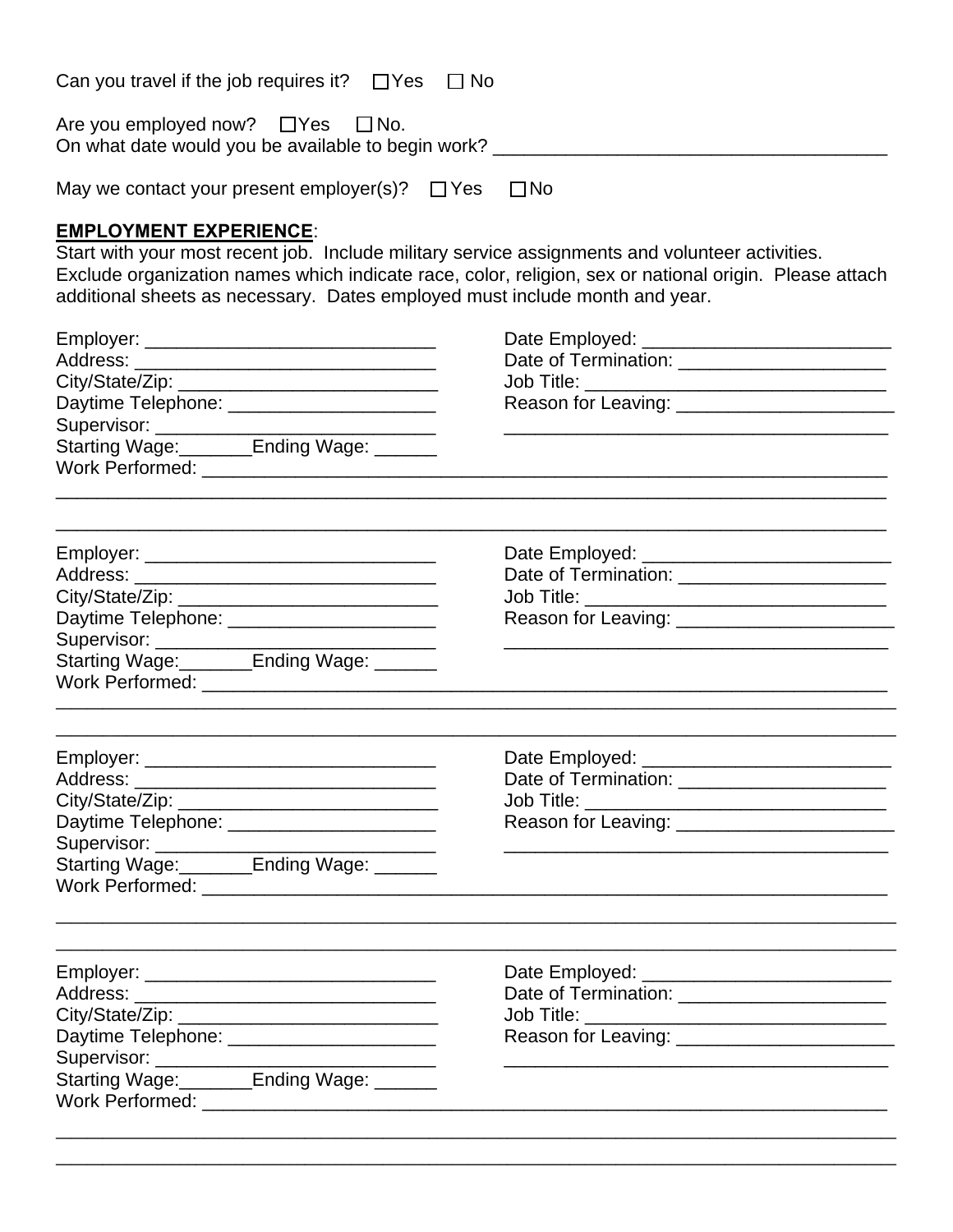| Daytime Telephone: _______________________                                                                                            | Date of Termination: _______________________<br>Reason for Leaving: ___________________________                           |
|---------------------------------------------------------------------------------------------------------------------------------------|---------------------------------------------------------------------------------------------------------------------------|
| Have you ever been fired or asked to resign from any job within the past five years? $\Box$ Yes $\Box$ No.<br>If yes, please explain: |                                                                                                                           |
| <b>SPECIAL SKILLS &amp; QUALIFICATIONS:</b>                                                                                           | Summarize specialized skills, training, apprenticeships, and qualifications acquired from employment or other experience. |
| <b>EDUCATION &amp; TRAINING:</b><br>Do you possess a high school diploma or $GED?$ $\Box$ Yes                                         | $\square$ No                                                                                                              |
| school, apprenticeships, military training, etc. (Attach additional sheets if necessary)                                              | List formal education beginning with the most recent. Include college, vocational or business                             |
| Name and Address of Post-Secondary School:                                                                                            |                                                                                                                           |
|                                                                                                                                       |                                                                                                                           |
|                                                                                                                                       |                                                                                                                           |
|                                                                                                                                       |                                                                                                                           |

*MALES BORN AFTER DECEMBER 31, 1959 ARE REQUIRED TO REGISTER WITH THE SELECTIVE SERVICE. ARE YOU REGISTERED WITH THE SELECTIVE SERVICE? YES NO*